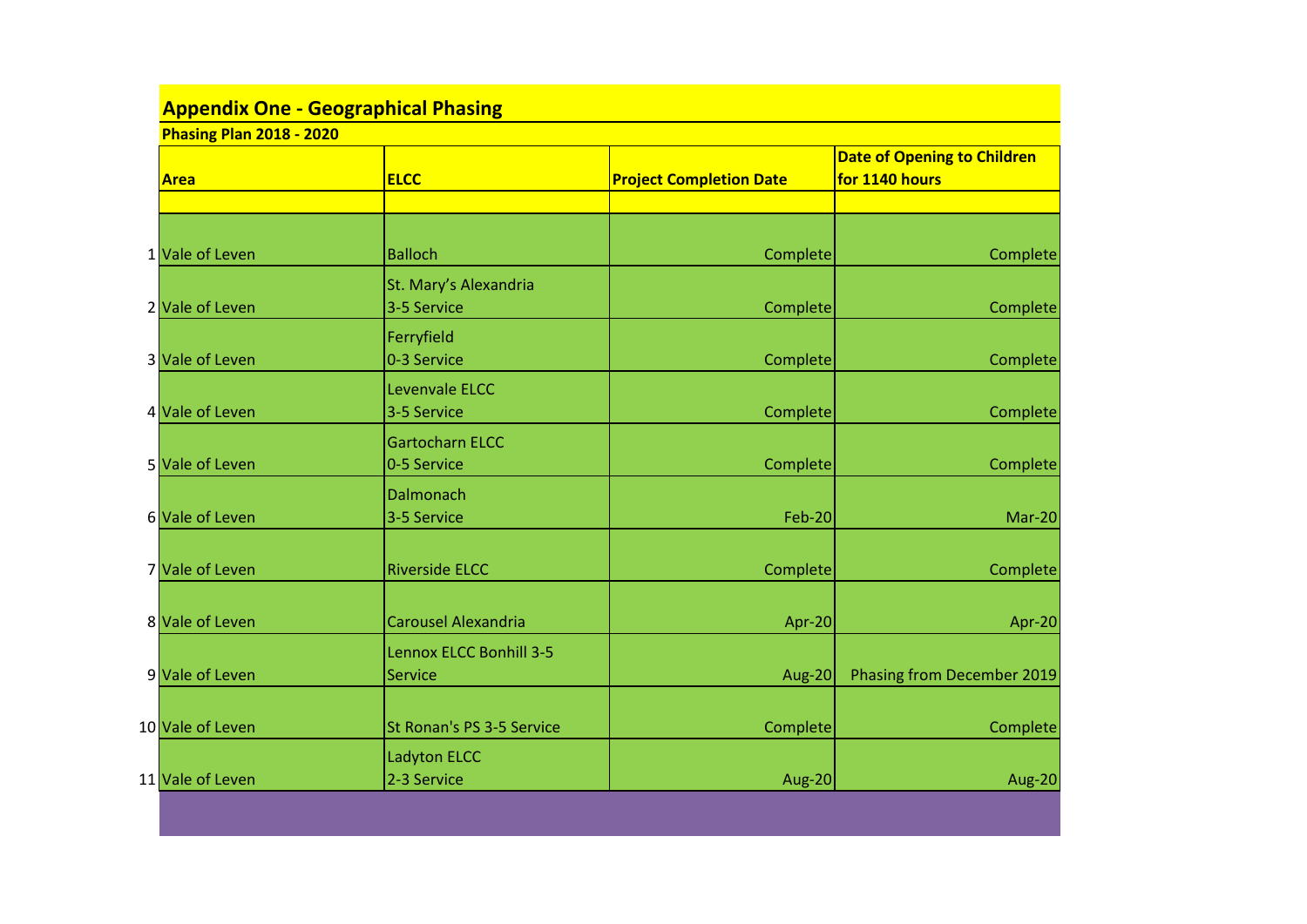|             | <b>Andrew B Cameron ELCC</b>      |               |                 |
|-------------|-----------------------------------|---------------|-----------------|
| 1 Dumbarton | 3-5 Service                       | Complete      | <b>Complete</b> |
|             | <b>Meadowview / Braehead ELCC</b> |               |                 |
| 2 Dumbarton | 0-5 Service                       | <b>Aug-20</b> | Aug-20          |
|             | <b>Bellsmyre ELCC</b>             |               |                 |
| 3 Dumbarton | 3-5 Service                       | Complete      | <b>Complete</b> |
|             | <b>Dalreoch Primary Class 3-5</b> |               |                 |
| 4 Dumbarton | service                           | Aug-20        | Aug-20          |
|             | <b>Brucehill ELCC</b>             |               |                 |
| 5 Dumbarton | 3-5 Service                       | <b>Aug-20</b> | Aug-20          |
|             |                                   |               |                 |
| 6Dumbarton  | <b>Great Start</b>                | Apr-20        | Apr-20          |
|             |                                   |               |                 |
| 7Dumbarton  | <b>Tots R Us</b>                  | Apr-20        | Apr-20          |
|             |                                   |               |                 |
| 8 Dumbarton | <b>Carousel Dumbarton</b>         | Apr-20        | Apr-20          |
|             |                                   |               |                 |
|             |                                   |               |                 |
|             | Linnvale ELCC                     |               |                 |
| 1 Clydebank | 3-5 Service                       | Complete      | Complete        |
|             | St. Eunan's ELCC                  |               |                 |
| 2 Clydebank | 3-5 Service                       | Complete      | Complete        |
|             | <b>Clydebank ELCC</b>             |               |                 |
| 3 Clydebank | 3-5 Service                       | Complete      | Complete        |
|             | <b>Whitecrook ELCC</b>            |               |                 |
| 4 Clydebank | 3-5 Service                       | Complete      | Complete        |
|             | <b>Whitecrook PS ELCC</b>         |               |                 |
| 5 Clydebank | 3-5 Service                       | Complete      | Complete        |
|             | <b>OLOL PS ELCC</b>               |               |                 |
| 6 Clydebank | 3-5 Service                       | Apr-20        | Apr-20          |
|             | <b>Dalmuir ELCC</b>               |               |                 |
| 7 Clydebank | 3-5 Service                       | <b>Aug-20</b> | <b>Aug-20</b>   |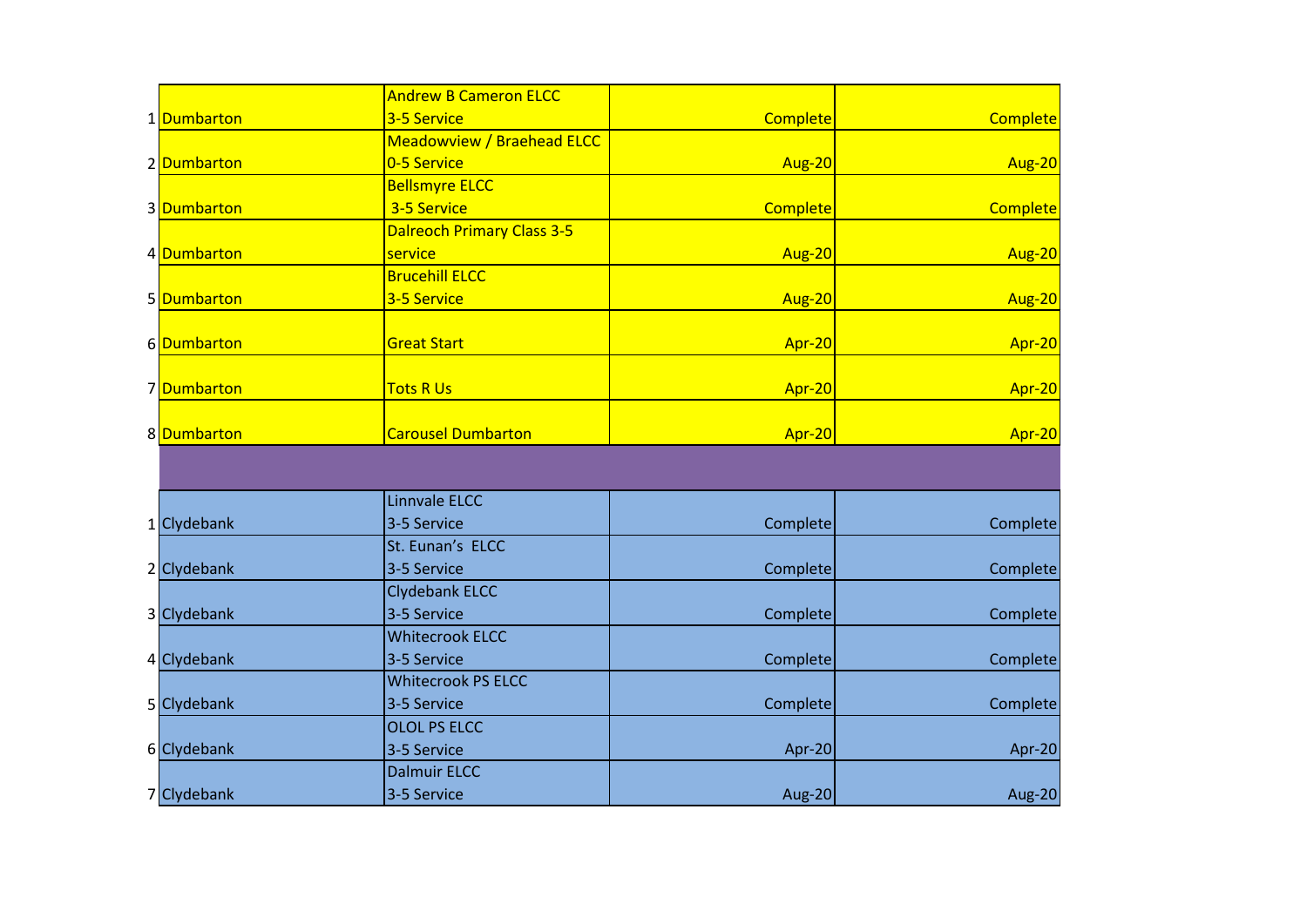|              | <b>Gavinburn PS ELCC</b>     |               |                            |
|--------------|------------------------------|---------------|----------------------------|
| 8 Clydebank  | 3-5 Service                  | Aug-20        | Aug-20                     |
|              | Linnvale ELCC                |               |                            |
| 9 Clydebank  | 3-5 Service                  | <b>Aug-20</b> | Aug-20                     |
|              | Lennox ELCC Faifley          |               |                            |
| 10 Clydebank | 0-3 Service                  | Apr-20        | Apr-20                     |
|              | St. Mary's PS ELCC Duntocher |               |                            |
| 11 Clydebank | 3-5 Service                  | Aug-20        | Aug-20                     |
|              | Carleith PS ELCC             |               |                            |
| 12 Clydebank | 3-5 Service                  | $May-20$      | Aug-20                     |
|              | <b>Auchnacraig ELCC</b>      |               |                            |
| 13 Clydebank | 3-5 Service                  | $May-20$      | <b>Jun-20</b>              |
|              | <b>Kilbowie ELCC</b>         |               |                            |
| 14 Clydebank | 3-5 Service                  | Aug-20        | Phasing From November 2019 |
|              |                              |               |                            |
| 15 Clydebank | <b>Bright Beginnings</b>     | Apr-20        | Apr-20                     |
|              |                              |               |                            |
| 16 Clydebank | <b>Brookland</b>             | Apr-20        | Apr-20                     |
|              |                              |               |                            |
| 17 Clydebank | <b>Nursery Times</b>         | Apr-20        | Apr-20                     |
|              |                              |               |                            |
| 18 Clydebank | Sunflower                    | Apr-20        | Apr-20                     |
|              |                              |               |                            |
| 19 Clydebank | Villa Kindergarten           | Apr-20        | Apr-20                     |
|              |                              |               |                            |
| 20 Clydebank | Lucky Little Stars           | Apr-20        | Apr-20                     |
|              |                              |               |                            |
| 21 Clydebank | Children's Hour              | Apr-20        | Apr-20                     |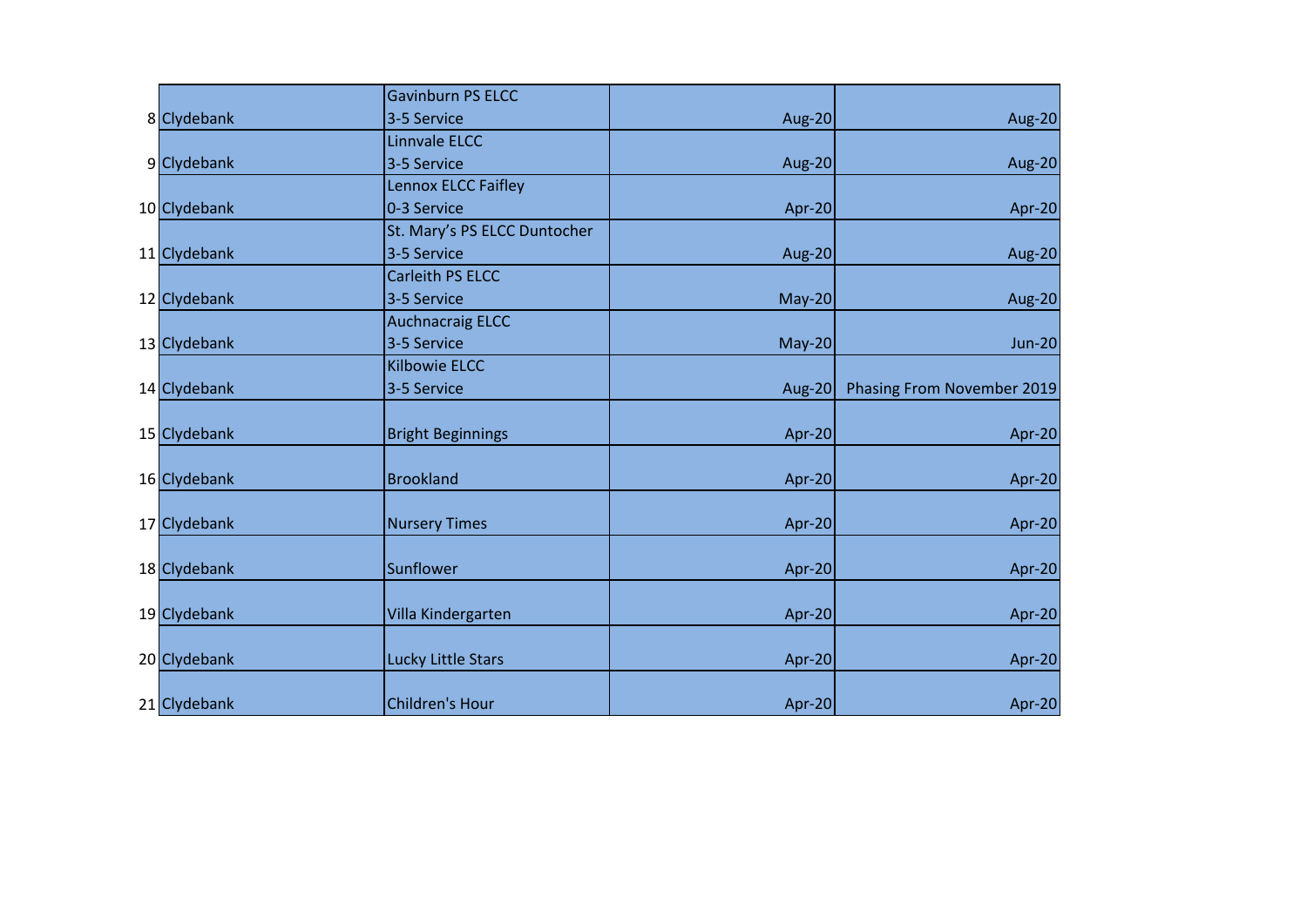## **Appendix One - CONTINGENCY PLAN**

|                | 3-5 year olds                |                            | <b>Date Building Project Will</b> |                                                               |                                                   |  |  |
|----------------|------------------------------|----------------------------|-----------------------------------|---------------------------------------------------------------|---------------------------------------------------|--|--|
|                |                              | <b>Numbers of children</b> | <b>Commence</b>                   | <b>Contingency Planning</b>                                   | <b>Comments</b>                                   |  |  |
|                |                              |                            |                                   |                                                               |                                                   |  |  |
|                |                              |                            |                                   |                                                               |                                                   |  |  |
|                | <b>Brucehill ELCC</b>        | 80                         | <b>NA</b>                         | 52 week service model if Dalreoch is not delivered on         |                                                   |  |  |
|                |                              |                            |                                   | time. Packed lunches if short term.                           | Contingency plan agreed with Care Inspectorate.   |  |  |
|                |                              |                            |                                   |                                                               |                                                   |  |  |
|                | Dalreoch PS ELCC             | 80                         | <b>TBC</b>                        |                                                               |                                                   |  |  |
|                |                              |                            |                                   |                                                               |                                                   |  |  |
| 3              |                              |                            |                                   | No start date - building warrant required.                    | Project plan agreed with Care Inspectorate.       |  |  |
|                |                              |                            |                                   |                                                               |                                                   |  |  |
|                | <b>OLOL PS ELCC</b>          | 80                         | <b>Jan-20</b>                     |                                                               |                                                   |  |  |
|                |                              |                            |                                   | 12 week project under way.                                    | Project plan agreed with Care Inspectorate.       |  |  |
|                |                              |                            |                                   |                                                               |                                                   |  |  |
|                | Dalmuir ELCC                 | 60                         | <b>NA</b>                         | 52 week service model if OLOL ELCC is not deliverd on         |                                                   |  |  |
|                |                              |                            |                                   | time. Children will eat in OLOL school hall.                  | Contingency plan agreed with Care Inspectorate.   |  |  |
|                |                              |                            |                                   | If project is not delivered on time use OLOL for contingency. |                                                   |  |  |
|                | Gavinburn PS ELCC            | 80                         | <b>Jan-20</b>                     |                                                               |                                                   |  |  |
| 6              |                              |                            |                                   |                                                               | Plan revised at the request of Care inspectorate. |  |  |
|                |                              |                            |                                   | Project complete but space is in use to decant 0-3 year old   |                                                   |  |  |
|                | <b>Braehead ELCC</b>         | 40                         | Apr-20                            | children.                                                     |                                                   |  |  |
|                |                              |                            |                                   |                                                               | Registration of service required.                 |  |  |
|                |                              |                            |                                   |                                                               |                                                   |  |  |
|                | Carleith PS ELCC             | 56                         | <b>May-20</b>                     |                                                               |                                                   |  |  |
| 8              |                              |                            |                                   | Project due to start March 2020.                              | Project plan agreed with Care Inspectorate.       |  |  |
|                |                              |                            |                                   |                                                               |                                                   |  |  |
|                | St. Mary's PS ELCC Duntocher | 50                         | <b>NA</b>                         |                                                               |                                                   |  |  |
| 9 <sub>1</sub> |                              |                            |                                   | Register space at Carleith PS.                                | Contingency plan agreed with Care Inspectorate.   |  |  |
|                |                              |                            |                                   |                                                               |                                                   |  |  |
|                | Linnvale ELCC                | 40                         | Aug-20                            |                                                               |                                                   |  |  |
| 10             |                              |                            |                                   | Use Whitecrook / Clydebank ELCCs for additional<br>places.    | Project plan agreed with Care Inspectorate.       |  |  |
|                |                              |                            |                                   |                                                               |                                                   |  |  |
|                |                              |                            |                                   |                                                               |                                                   |  |  |
|                | 0-3 year olds                |                            | <b>Date Building Project Will</b> |                                                               |                                                   |  |  |
|                |                              | <b>Numbers of children</b> |                                   |                                                               |                                                   |  |  |
|                |                              |                            | <b>Commence</b>                   | <b>Comments</b>                                               | <b>Work Required</b>                              |  |  |